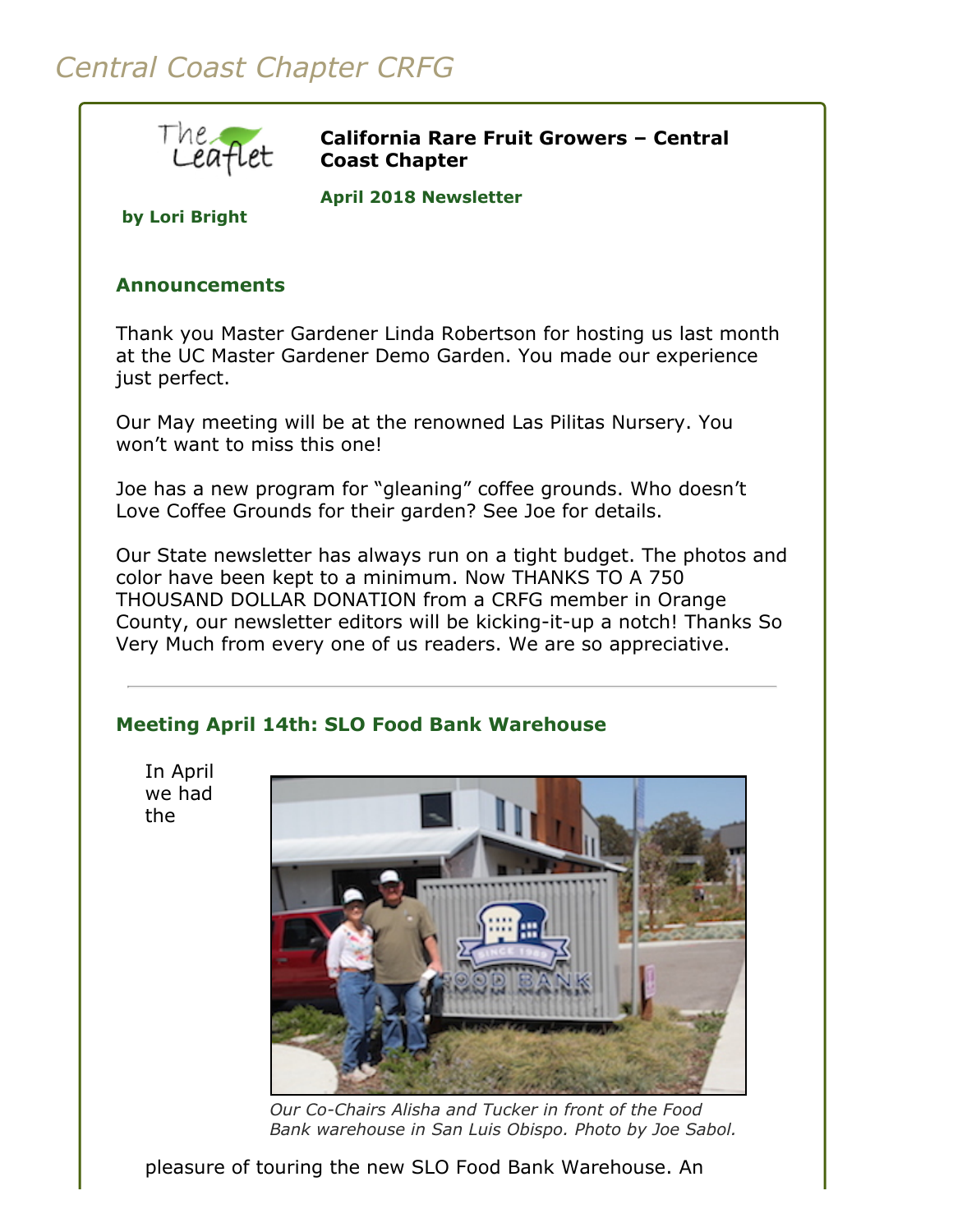incredible facility. Roxanne Sanders was our informative guide. This new location is larger, has more storage and works more efficiently. With its high ceilings, their palleted supplies are made accessible and easily rotated. The facility has 27 full-time workers and have many volunteers. Partnering with over 90 agencies and charities, they feed 46 thousand residents. They put together 600 "No-Cook" bags (think lunch bags) a month. The items in these bags are selected, with nutrient content and caloric concentrations in mind.



*Roxanne Sanders tells CRFG Central Coast members and guests all about the Food Bank operations in San Luis Obispo county. Photo by Joe Sabol.*

The Food Bank works closely with schools and in-need senior citizen homes. One of SLO Food Bank's proud partners is GleanSLO. GleanSLO was started in 2010 and works with residents to harvest overages from orchards and gardens. In 2017 alone, two hundred, seventy pounds of food were harvested by the SLOGleaners. Since their inception, the Gleaners have harvested over a million pounds of produce. The Gleaners boast over 1000 volunteers to date.

What an amazing community we are so fortunate to live in! Thanks be, to all of you who currently volunteer your time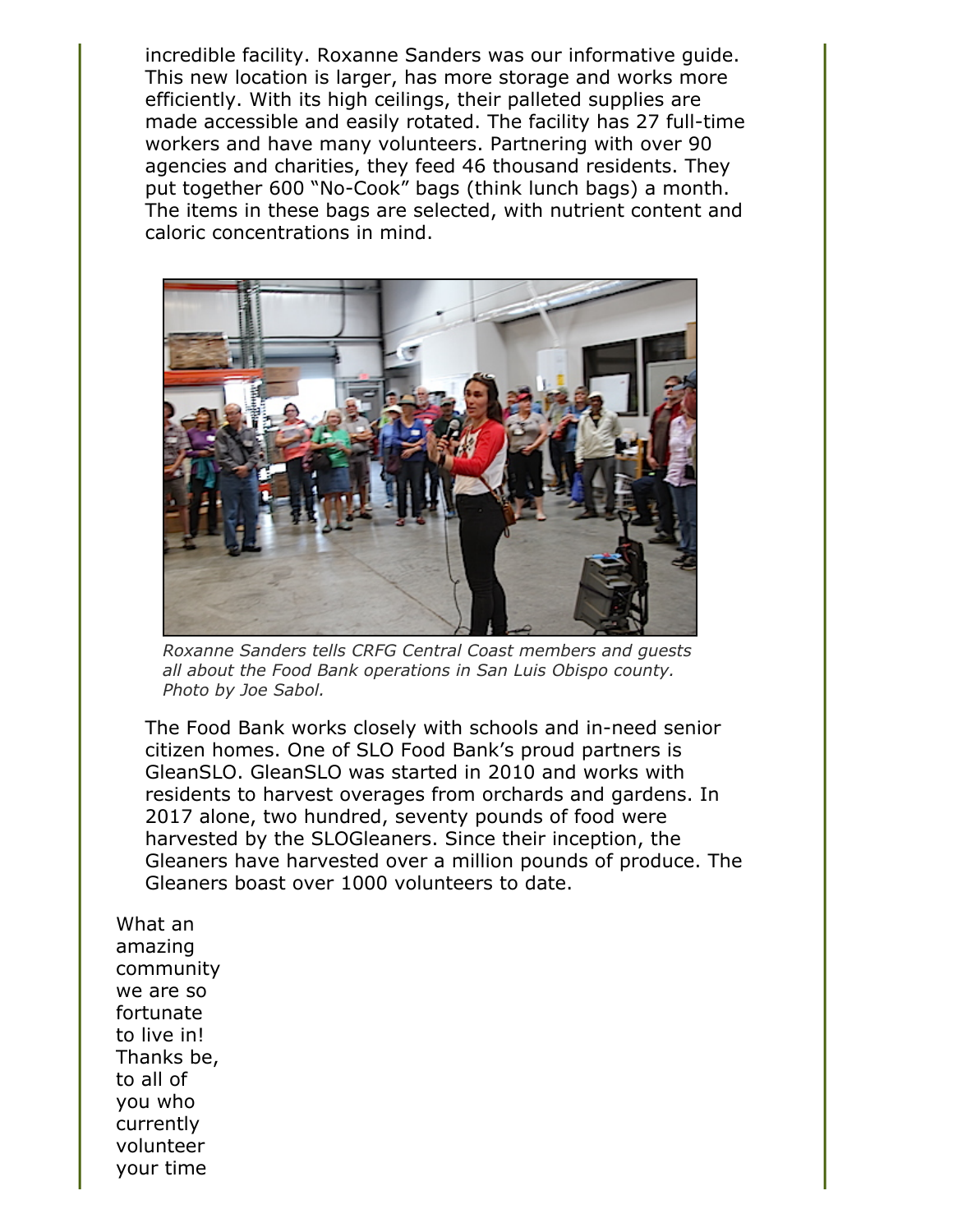#### in these



*Nell presents a thank you gift of a peach tree to our host. Photo by Joe Sabol.*

organizations.

If you would be interested in volunteering for either organization, please visit their sites: <http://www.slofoodbank.org/volunteer.php> <http://www.gleanslo.org/volunteer.php>

To see a spreadsheet of the many Distribution Locations offered by the SLO Food Bank see <http://www.slofoodbank.org/get-help.php>

# **And In Other News...**

# **"The Quiet Rescue of America's Forgotten Fruit"**

John Valenzuela sent us the following about one man who is responsible for roughly half of the country's stone fruit collection:

[The Quiet Rescue of America's Forgotten Fruit"](https://www.atlasobscura.com/articles/growing-collecting-rare-fruit) by Anne Ewbank.

Yes, they're talking about C. Todd Kennedy, who has contributed nearly 700 varieties of fruit to the National Germplasm collections. Nice little article.

Many thanks are due to Mr. Kennedy for his life long work. (Buy his trees!) <https://www.arboreumco.com/>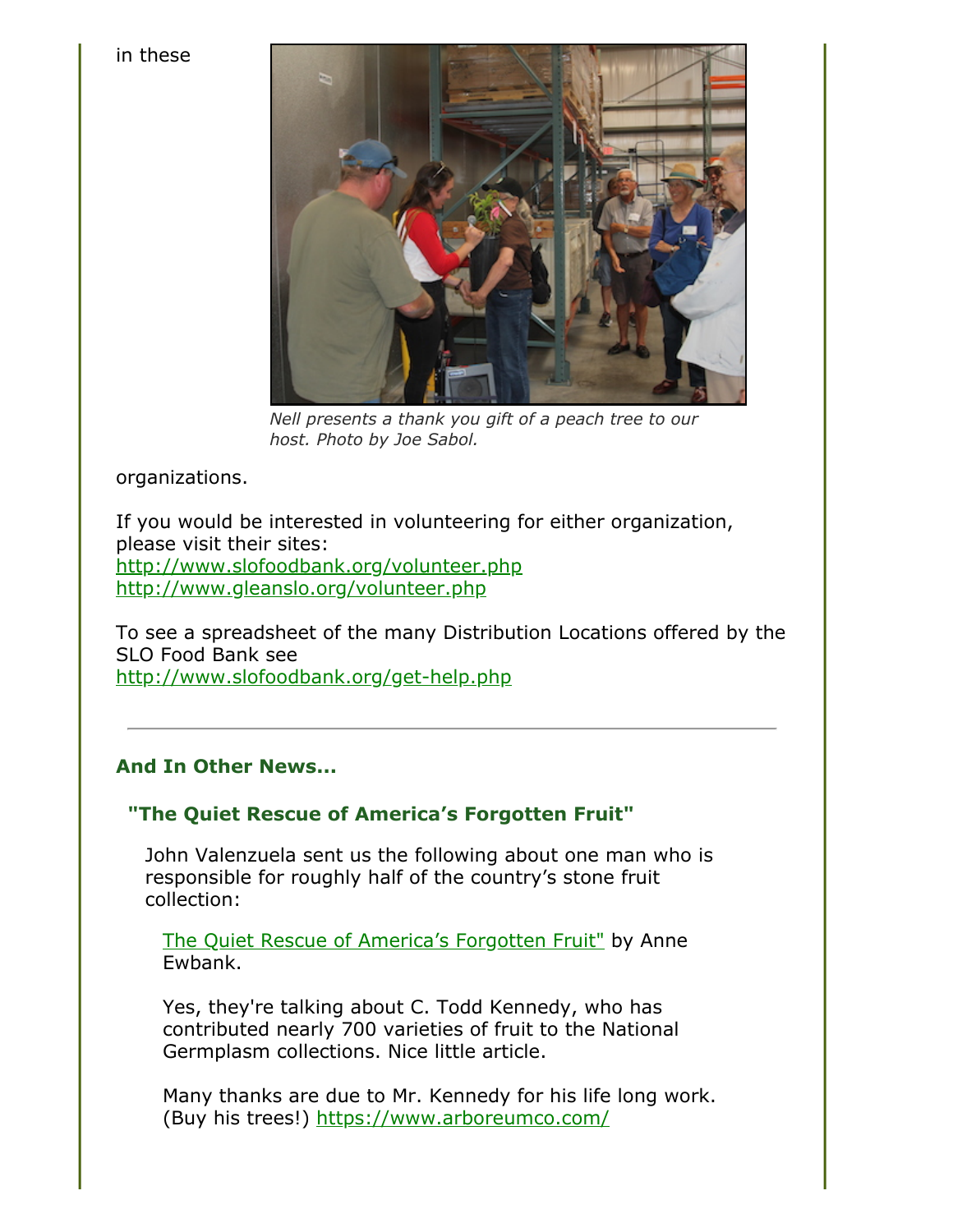He will be speaking at the [2018 Festival of Fruit](http://festivaloffruit.org/speakers/schedule/) on "The Trouble With Heirlooms."

### **February 2018 Scion Exchange Photos by Christine Chiu**

Christine Chiu has shared the terrific photos she took at our Annual Scion Exchange last February. Christine, who is John Valenzuela's partner, has a knack with a camera. Be sure to check them out!

[Christine Chiu's Photo Album](https://photos.app.goo.gl/USwERY8OUPIcQHcm1) of the February 2018 CRFG Central Coast Chapter Scion Exchange.

And don't miss those that comprise the [Dick Pottratz Grafting Demo!](https://photos.app.goo.gl/xH703y7wlKqtNllq1)

### **Orchard Workday: April 28, 2018**

**Joe Sabol summarizes this maintenance day** [with editor's additions in square brackets]:

A very productive work day this morning!!!



*Lots of weeds greeted us when we arrived at the orchard this morning!*



Well organized. (Wow!! The fancy Job list was amazing.)

Well attended. [12 volunteers! Dick is not shown in pictures below, but he was here!]

Dedicated workers (we got a lot done... no slack, no breaks, no strikes). [A dozen volunteers performed maintenance in the orchard by planting new trees, pulling weeds, cutting off sprouts on stumps and trees, weed whacking, digging out small poison oak plants, thinning fruit, cleaning and restocking the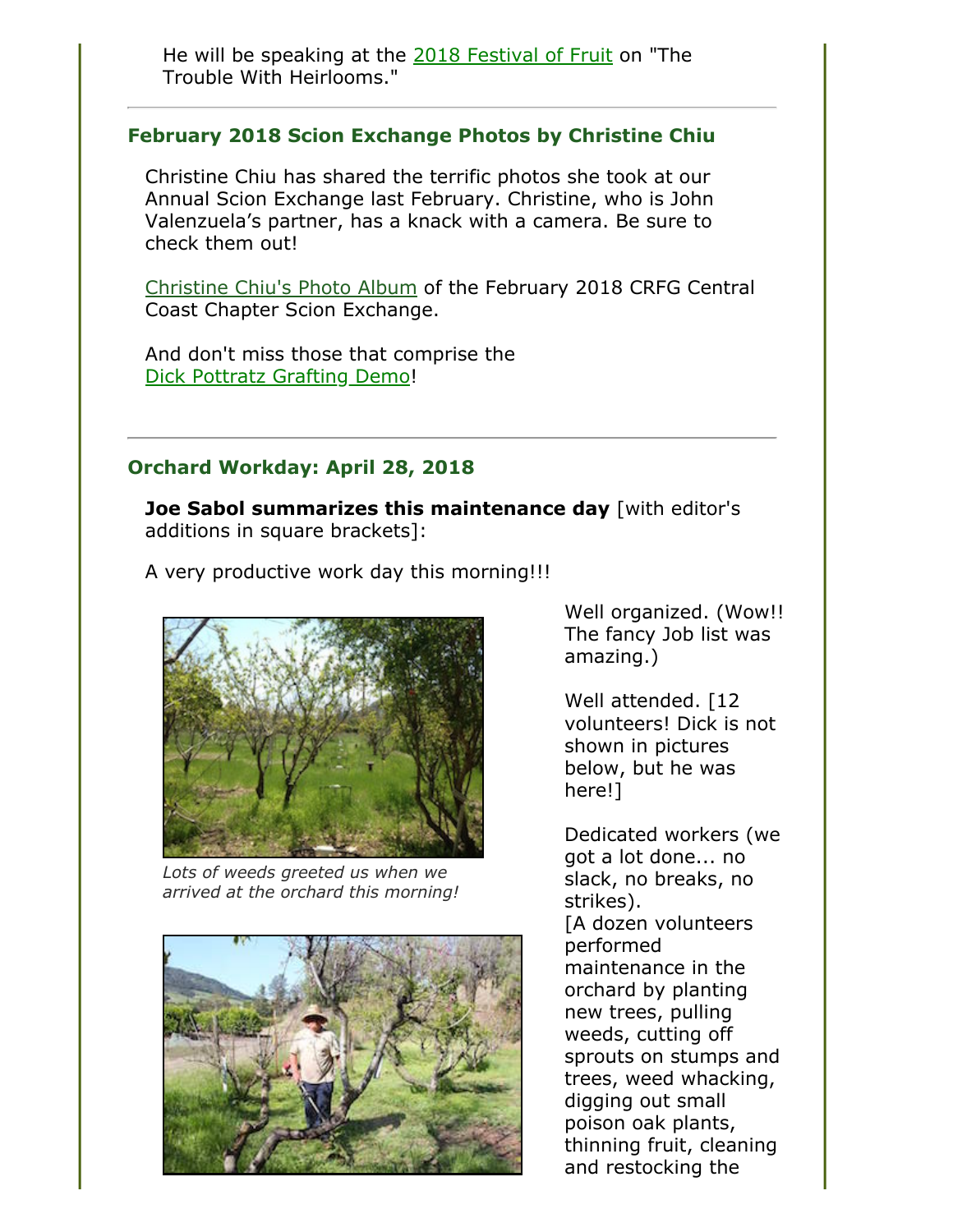kiosk with updated orchard maps]

Safety first (weed whackers all wore glasses, no chainsaw work)

Educational (we shared stories of thinning, weeding, watering)

Food...(Thanks for the bananas and mandarines!!)

New folk... Lucas and Jessie & Maggie came to help... first timers ... we welcomed them

Hats protect skin... Look at photo of Susanne... our hat model ... covers ears, nose, neck!!

New tree planting (see photo of Manny planting Larry's donation... Allspice Tree!!!)

[Larry donated three trees today: a Pink Wampee, an Allspice, and a Kaffir plum!]

Water was available! Orchard looks good...green, productive, wet!!



*Lucas' first day with CRFG: he joined us in abating the weeds and helped plant a tree with Tucker.*



*Dara also took a turn at whacking those weeds.*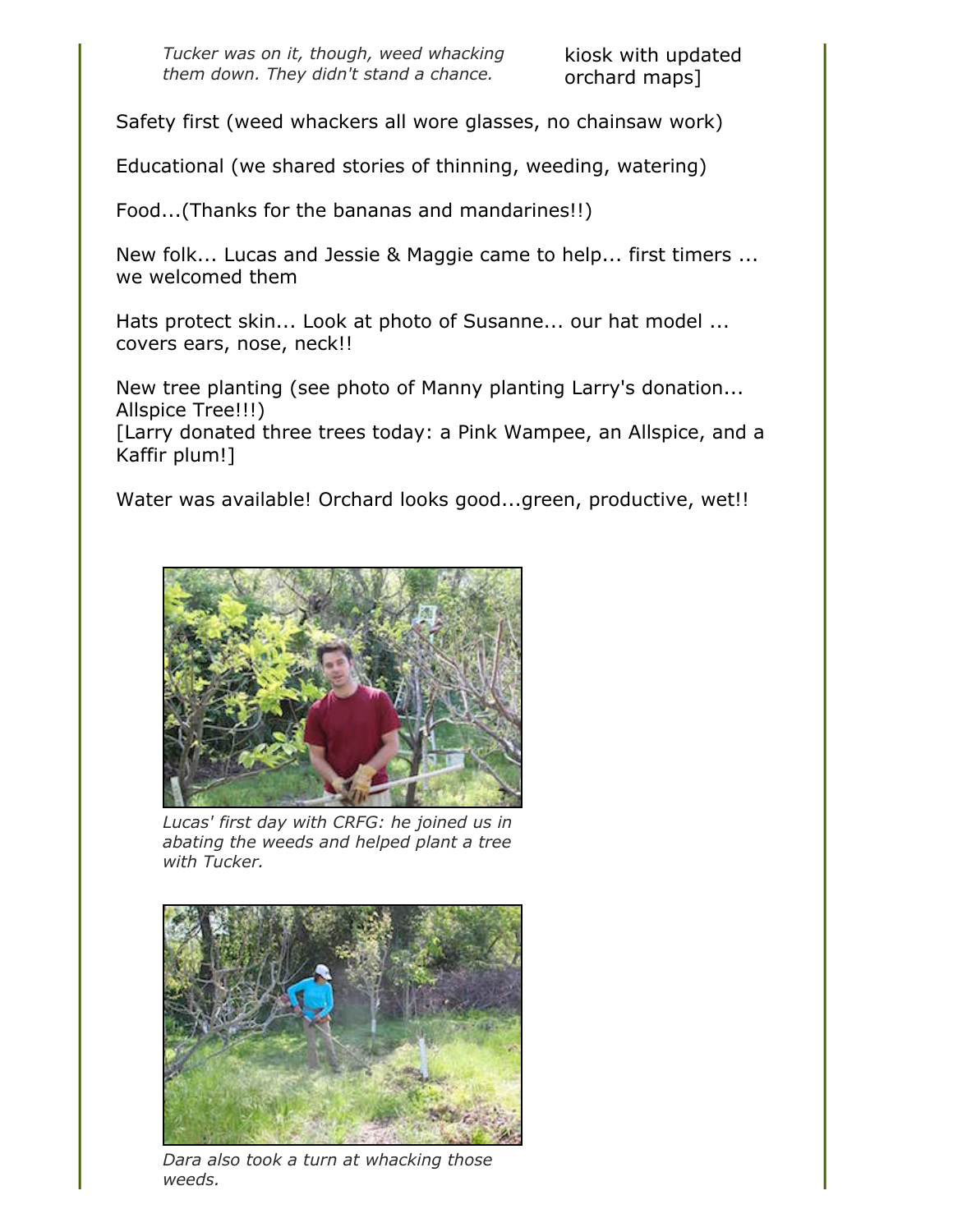

*Susanne has been volunteering in the orchard on her own time. Today it is weed and sprout abatement and cleaning the kiosk.*



*Susanne cleans up by raking beneath the trees, and sports a hat of which Joe approves!*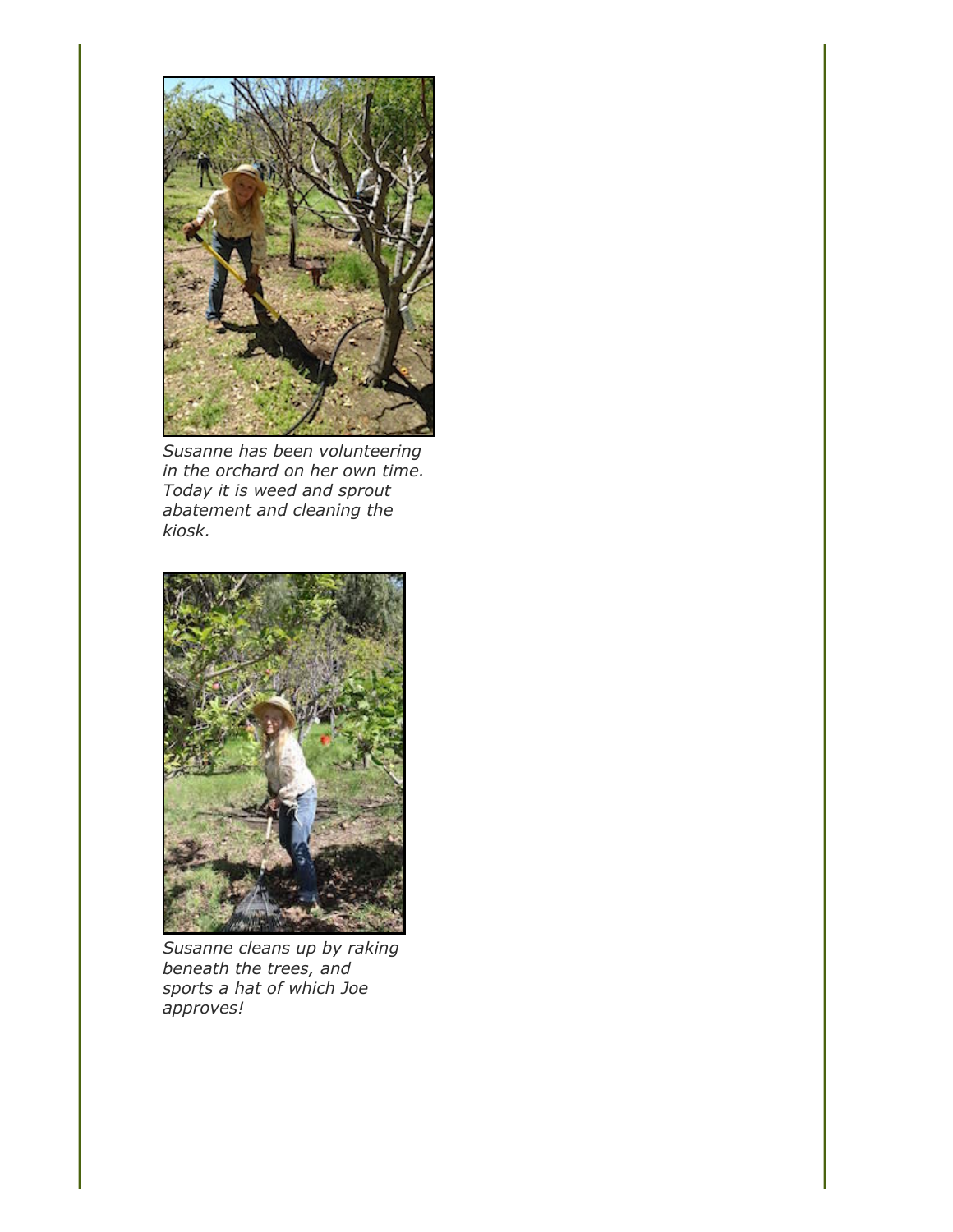

*Lori pulled weeds and finished up the weed whacking via scythe!*



*Jessie has been helping out in his free time by pruning some of the peach and nectarine trees. Today he brought his assistant to help thin the fruit. We were all privileged to meet Maggie!*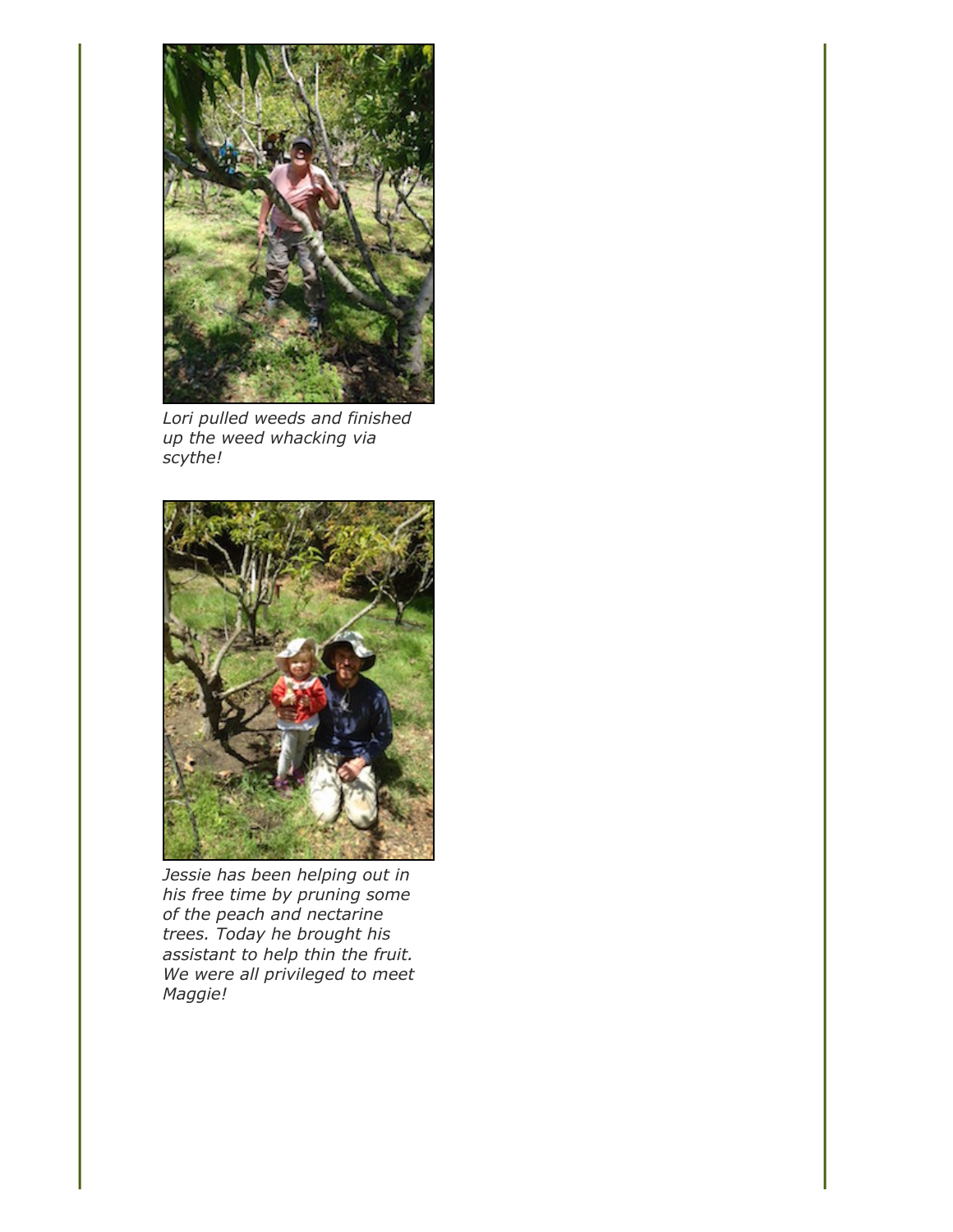

*Jessie, Maggie, Tucker and Evelyn help thin fruit.*



*Larry says he filled three 5 gallon buckets with the thinned fruit, and there is still more to go!*